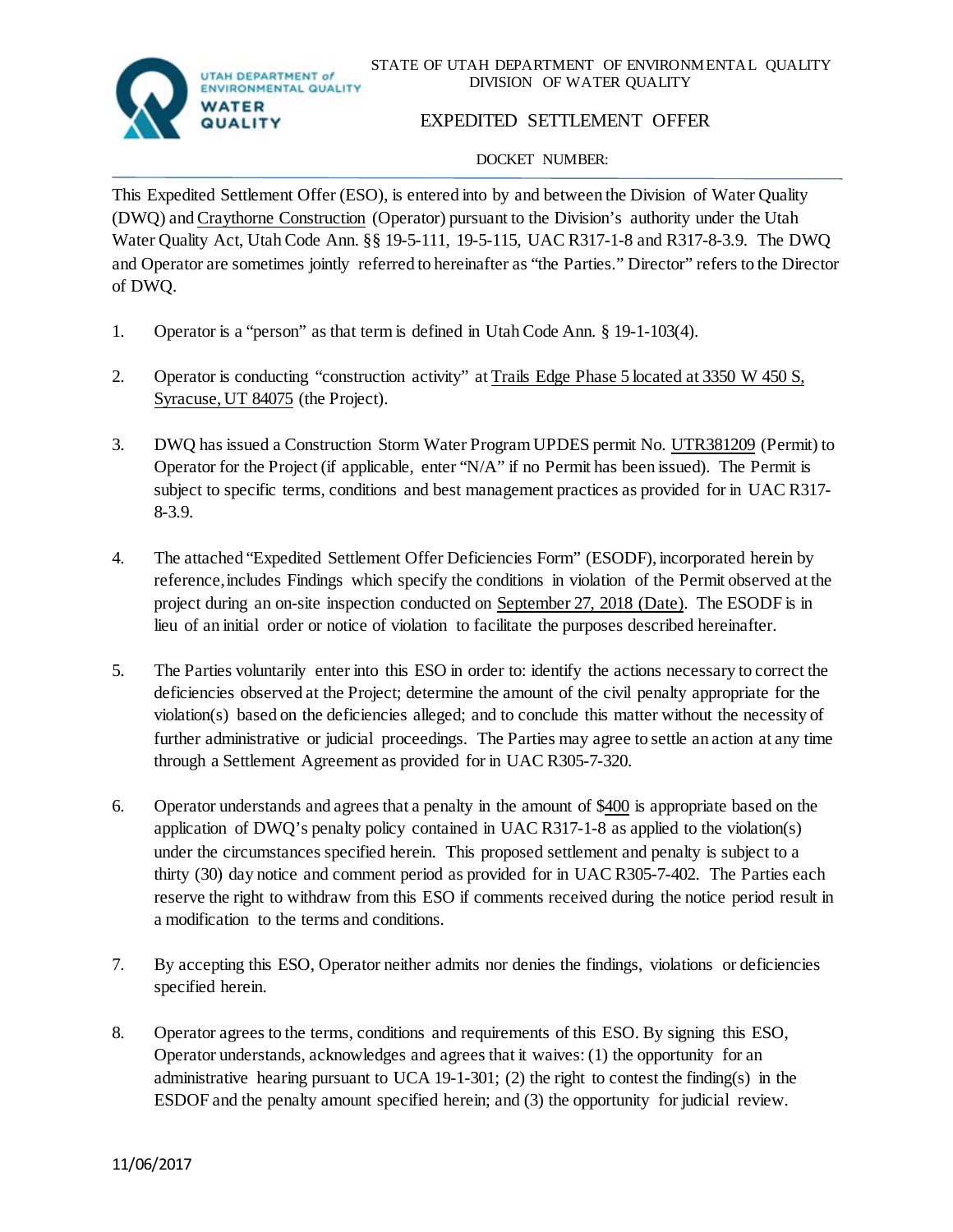STATE OF UTAH DEPARTMENT OF ENVIRONMENTAL QUALITY DIVISION OF WATER QUALITY



## EXPEDITED SETTLEMENT OFFER

#### DOCKET NUMBER:

- 9. Operator certifies that all deficiencies identified herein have been corrected and that the Project is currently in full compliance with the terms and provisions of the Permit. Additionally, Operator has attached to this ESO: (1) a written description detailing how the deficiencies were corrected; and (2) representative photographs documenting the current conditions and the associated BMPs implemented at the Project.
- 10. The Parties mutually agree that this ESO is entered in good faith and is an appropriate means to resolve the matters specified herein.
- 11. This ESO will be final after the thirty day notice and comment period on the date the Director signs the ESO, at which time the civil penalty takes effect.
- 12. Operator agrees that within fifteen (15) calendar days of receiving the signed and final ESO from the Division, Operator shall submit a certified or cashier's check written to the Division of Water Quality in the amount specified in paragraph 6, above and hand deliver or send by certified mail to:

Division of Water Quality PO Box 144870 Salt Lake City, Utah 84114-4870

- 13. Notwithstanding paragraph 7 above, the violations described herein will constitute part of Operator's compliance history where such history is relevant, including any subsequent violations. Operator understands and agrees that this ESO is not and cannot be raised as a defense to any other action to enforce any federal, state or local law.
- 14. This ESO, when final, is binding upon Operator and any corporate subsidiaries or parents, their officers, directors, employees, successors in interest, and assigns. The undersigned warrants that it is authorized to legally bind their respective principals to this ESO.

## ACCEPTED BY OPERATOR:

Name (print)

Title (print)

 $Signature$  and  $Date$  and  $Date$  and  $Date$  and  $Date$  and  $Date$  and  $Date$  and  $Date$  and  $Date$  and  $Date$  and  $Date$  and  $Date$  and  $Date$  and  $Date$  and  $Date$  and  $Date$  and  $Date$  and  $Date$  and  $Date$  and  $Date$  and  $Date$  and  $Date$  and  $Date$  and  $Date$  and  $Date$ 

\_\_\_\_\_\_\_\_\_\_\_\_\_\_\_\_\_\_\_\_\_\_\_\_\_\_\_\_\_\_\_\_\_\_\_\_\_\_\_\_\_\_\_\_\_\_\_\_\_\_\_\_\_\_ Date\_\_\_\_\_\_\_\_\_\_\_\_\_\_\_\_\_\_\_\_

DIVISION OF WATER QUALITY

Erica Brown Gaddis, PhD, Director

11/06/2017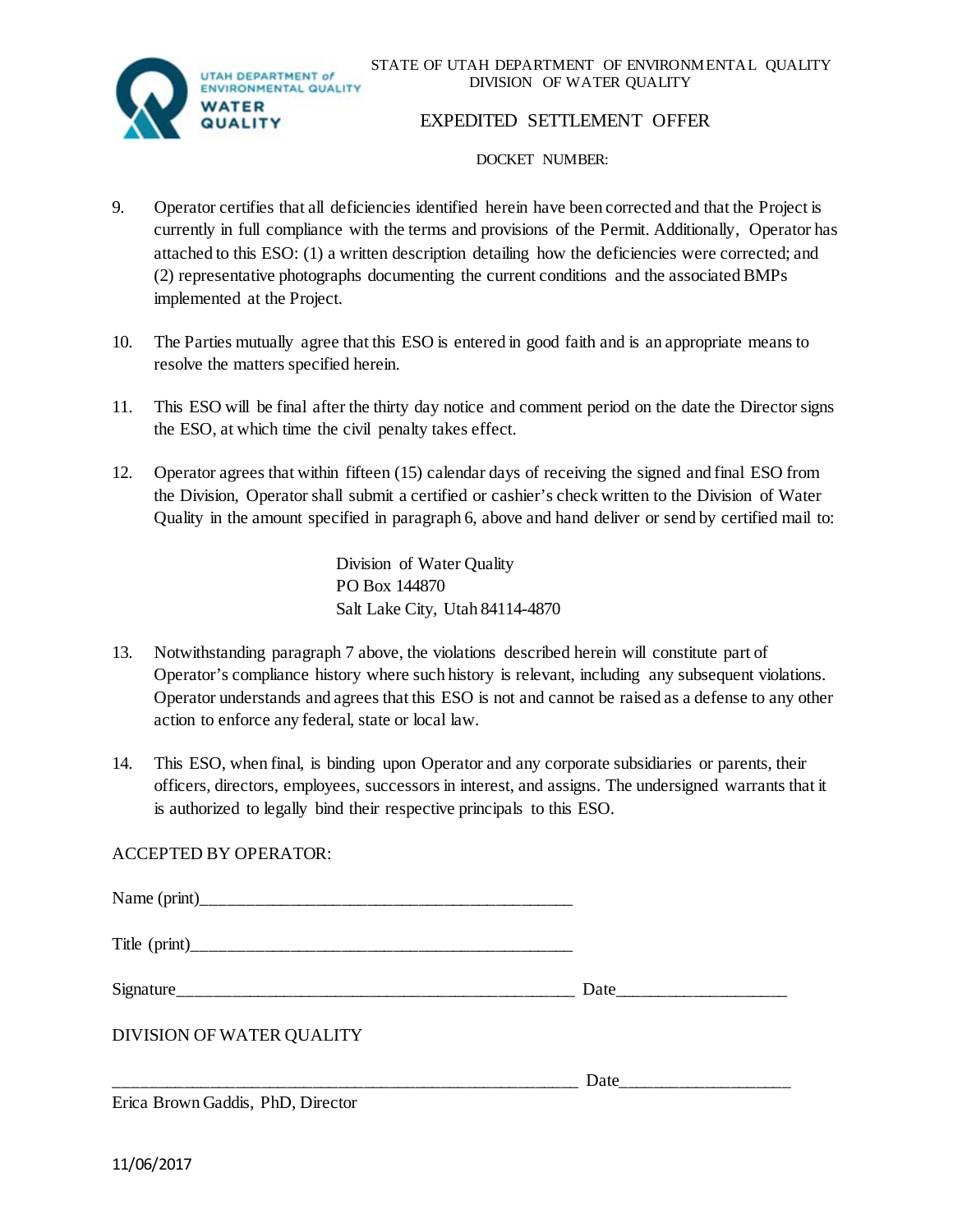# **Expedited Settlement Offer Worksheet**

**Deficiencies Form**

*Consult instructions regarding eligibility criteria and procedures prior to use*

version 1



| LEGAL NAME AND MAILING ADDRESS OF OPERATOR | <b>Telephone Number</b>       | <b>UPDES Permit No.</b>                 |           |  |  |
|--------------------------------------------|-------------------------------|-----------------------------------------|-----------|--|--|
| <b>Erik Craythorne</b>                     | 801-698-9111                  | UTR3381209                              |           |  |  |
| <b>Craythorne Construction</b>             |                               |                                         |           |  |  |
| 601 W 1700 S                               | Inspector Name:               | <b>Lisa Stevens</b>                     |           |  |  |
| Syracuse, UT 84075                         | <b>UPDES</b> Program:         | <b>Construction Storm Water Program</b> |           |  |  |
|                                            | Entrance Interview Conducted: |                                         | <b>No</b> |  |  |
|                                            | Exit Interview Conducted:     |                                         | <b>No</b> |  |  |
| <b>LOCATION AND ADDRESS OF SITE</b>        | Exit Interview given to:      |                                         |           |  |  |
| 3350 W 450 S                               | Exit Interview time:          |                                         | Date:     |  |  |
| Syracuse, UT 84075                         |                               |                                         |           |  |  |
|                                            |                               |                                         |           |  |  |

| <b>FACILITY DESCRIPTION / CONTACT NAMES</b>                                                    |           |      |
|------------------------------------------------------------------------------------------------|-----------|------|
| Name of Site Contact (ESO Worksheet recipient): Erik Craythorne                                |           |      |
| Name of Authorized Official (UT CGP Appendix G.16): Erik Craythorne                            |           |      |
| Inspection Date: 09/27/2018                                                                    |           |      |
| <b>Start Construction Date:</b>                                                                |           |      |
| <b>Estimated Completion Construction Date:</b>                                                 |           |      |
| If Unpermitted, Number of Months Unpermitted:                                                  |           |      |
| Name of Receiving Water Body (Indicate whether 303(d) listed or high quality): Great Salt Lake |           |      |
| Acres Currently Disturbed   Acres to be Disturbed in Whole Common Plan:                        |           | 5.95 |
| Has Operator Requested Rainfall Erosivity?                                                     | <b>No</b> |      |

|                                                          |                 |                      | R  | No. of    |               |              |
|----------------------------------------------------------|-----------------|----------------------|----|-----------|---------------|--------------|
|                                                          |                 | <b>Citation</b>      | C  | Deficien- | <b>Dollar</b> |              |
| <b>PERMIT COVERAGE</b>                                   | <b>Findings</b> | Reference**          | А* | cies      | Amount        | <b>Total</b> |
| 1 Operator unpermitted for<br>months (# months           |                 | UAC R317-8-3.9(1),   |    |           | $$500.00 =$   |              |
| unpermitted equals number of violations)                 |                 | (6)(d)10, 8(6)(e)    |    |           |               |              |
|                                                          |                 |                      |    |           |               |              |
| <b>SWPPP REVIEW</b>                                      |                 |                      |    |           |               |              |
| 2 SWPPP not prepared (If no SWMP, leave elements         |                 | <b>UT CGP 7.1.1</b>  |    |           | $$3,000.00 =$ |              |
| 3 - 24 blank and put "1" for deficiencies)               |                 |                      |    |           |               |              |
|                                                          |                 |                      |    |           |               |              |
| 3 SWPPP prepared but prepared after construction         |                 | UT CGP 7.1.1 & 1.4   |    |           | $$200.00 =$   |              |
| start (# of months = $#$ of violations)                  |                 |                      |    |           |               |              |
| 4 SWPPP does not list and identify all potential         |                 | <b>UT CGP 7.2.6</b>  |    |           | $$75.00 =$    |              |
| sources of pollution to include: portable toilet, fuel   |                 |                      |    |           |               |              |
| tanks, egress points, staging areas, waste               |                 |                      |    |           |               |              |
| containers, chemical storage areas, concrete             |                 |                      |    |           |               |              |
| washout, paints, solvents, etc.                          |                 |                      |    |           |               |              |
| 5 SWPPP does not correctly identify owner and            |                 | <b>UT CGP 1.1.1</b>  |    |           | $$50.00 =$    |              |
| general contractor for the project site                  |                 |                      |    |           |               |              |
| 6 SWPPP does not have site description, as follows:      |                 |                      |    |           |               |              |
|                                                          |                 |                      |    |           |               |              |
| 7 Nature of activity in description (including disturbed |                 | <b>UT CGP 7.2.2</b>  |    |           | $$40.00 =$    |              |
| & total acres)                                           |                 |                      |    |           |               |              |
| 8 Intended sequence of major activities                  |                 | <b>UT CGP 7.2.4</b>  |    |           | $$40.00 =$    |              |
| 9 Site Map                                               |                 | <b>UT CGP 7.2.5</b>  |    |           | $$400.00 =$   |              |
| 10 Site map does not show boundaries of project &        |                 | UT CGP 7.2.5.a to h. |    |           | $$25.00 =$    |              |
| disturbances, drainage patterns, slopes, stockpiles,     |                 |                      |    |           |               |              |
| surface waters, inlets, egress points, storm water       |                 |                      |    |           |               |              |
| control measures, natural buffers, structures (to be     |                 |                      |    |           |               |              |
| constructed), stabilization practices, offsite staging,  |                 |                      |    |           |               |              |
| waste bins, equipment storage areas, discharge           |                 |                      |    |           |               |              |
| points, areas of final stabilization (each relevant      |                 |                      |    |           |               |              |
| omission is 1 violation)                                 |                 |                      |    |           |               |              |
|                                                          |                 |                      |    |           |               |              |
| 11 SWPPP does not have location/description industrial   |                 | UT CGP 7.2.5.a.vii   |    |           | $$75.00 =$    |              |
| activities including concrete, asphalt batch plants,     |                 |                      |    |           |               |              |
| staging areas, equipment or supply storage, borrow       |                 |                      |    |           |               |              |
| areas (including those that are off-site).               |                 |                      |    |           |               |              |
|                                                          |                 |                      |    |           |               |              |
| 12 SWPPP does not:                                       |                 |                      |    |           |               |              |
|                                                          |                 |                      |    |           |               |              |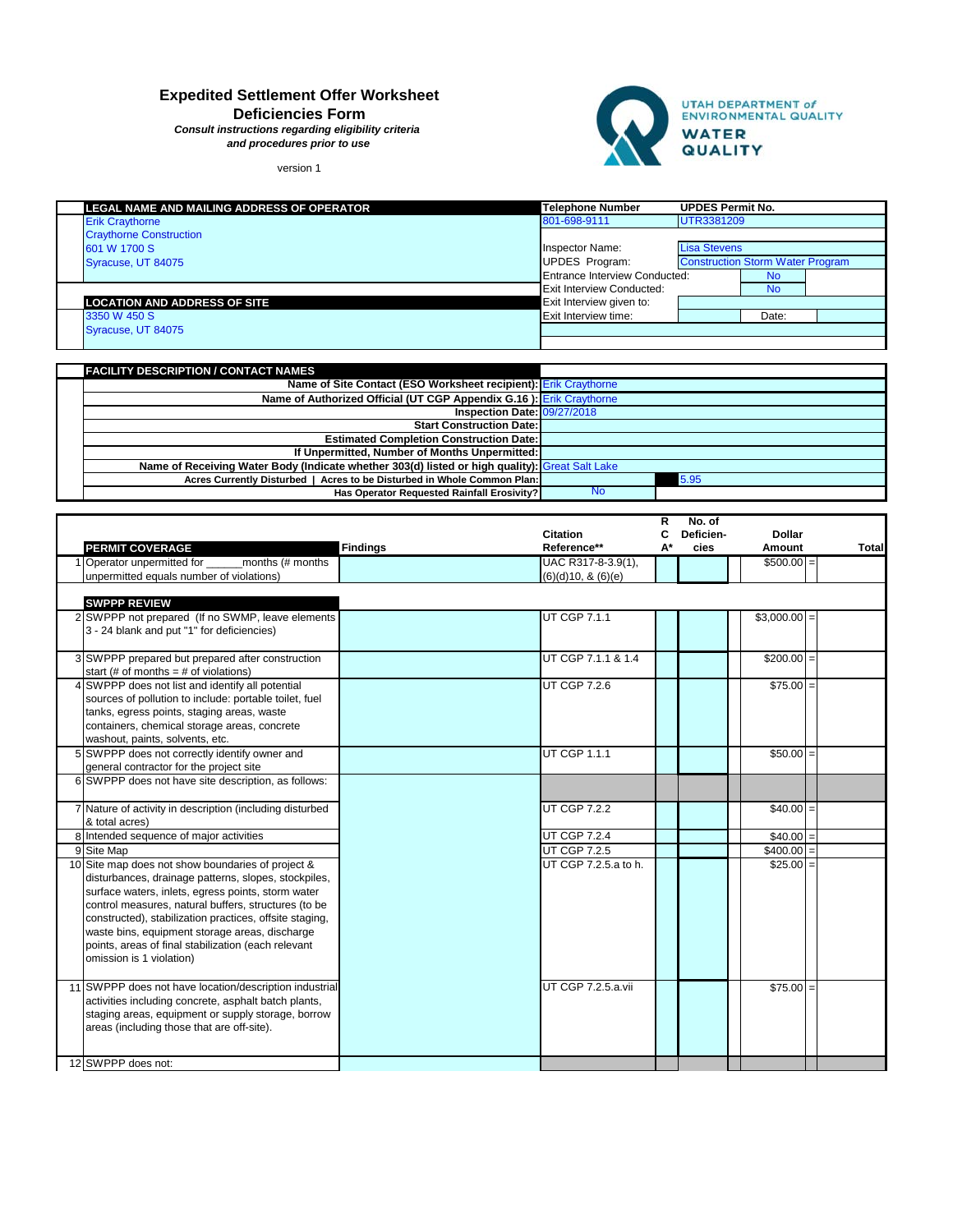| Describe all pollution control measures (e.g. BMPs),                                                          | UT CGP 7.2.9.a<br>$$75.00 =$          |     |
|---------------------------------------------------------------------------------------------------------------|---------------------------------------|-----|
| and show details and specifications for proper                                                                |                                       |     |
| installation. (include 0.5 for description and 0.5 for                                                        |                                       |     |
| details & specifications for each BMP not provided in                                                         |                                       |     |
| SWPPP).                                                                                                       |                                       |     |
| 13 SWPPP does not describe permanent and interim                                                              | UT CGP 7.2.9.c<br>$$75.00 =$          |     |
| stabilization practices                                                                                       |                                       |     |
| 14 SWPPP does not identify and show locations of the<br>source of non-storm water and discharge.              | UT CGP 7.2.7<br>$$100.00 =$           |     |
| 15 SWPPP does not describe and show locations of                                                              | UT CGP 7.2.8<br>$$150.00 =$           |     |
| natural buffer by water body(ies).                                                                            |                                       |     |
| 16 SWPPP does not describe the use of treatment                                                               | UT CGP 7.2.9.b<br>$$100.00 =$         |     |
| chemicals                                                                                                     |                                       |     |
| 17 SWPPP does not have description of spill                                                                   | UT CGP 7.2.10.a<br>$$50.00 =$         |     |
| prevention and response procedures.                                                                           |                                       |     |
| 18 SWPPP does not have a description of measures                                                              | UT CGP 7.2.10.b<br>$$50.00 =$         |     |
| that will be used to control waste on the site<br>including: demolition debris, spoils (unwanted dirt),       |                                       |     |
| construction waste, hazardous or toxic waste, and                                                             |                                       |     |
| sanitary waste. (include 1 for each deficiency).                                                              |                                       |     |
|                                                                                                               |                                       |     |
| 19 SWPPP does not describe inspection procedures                                                              | UT CGP 7.2.11<br>$$50.00 =$           |     |
| including inspectors (and certifications), inspection                                                         |                                       |     |
| schedules, inspection forms or checklists, and<br>procedures for corrective action. (1 violation for each     |                                       |     |
| deficiency).                                                                                                  |                                       |     |
| 20 SWPPP does not describe training of personnel                                                              | UT CGP 6 & 7.2.12<br>$$50.00 =$       |     |
| responsible for conducting inspections, taking                                                                |                                       |     |
| corrective action, applying or storing treatment                                                              |                                       |     |
| chemicals, and those involved with design;                                                                    |                                       |     |
| installation; maintenance; and repair of storm water                                                          |                                       |     |
| control measures.<br>21 Copy of permit and/or NOI not in SWPPP (each                                          | UT CGP 7.2.16<br>$$50.00 =$           |     |
| omission is 1 violation)                                                                                      |                                       |     |
| 22 SWPPP has not been updated to match corrections                                                            | UT CGP 7.4.1<br>$$100.00 =$           |     |
| and modifications made on the site.                                                                           |                                       |     |
| 23 Copy of SWPPP not retained on site per permit<br>conditions                                                | UT CGP 7.3<br>$$300.00 =$             |     |
|                                                                                                               |                                       |     |
|                                                                                                               |                                       |     |
| A SWPPP not made available upon request                                                                       | UT CGP 7.3<br>\$100.00                |     |
| 24 SWPPP not signed/certified                                                                                 | UT CGP 7.2.15<br>$$50.00 =$           |     |
|                                                                                                               | <b>Subtotal SWMP Deficiencies</b>     | \$0 |
| <b>INSPECTIONS</b>                                                                                            |                                       |     |
| 25 Number of inspections not performed and                                                                    | UT CGP 4.1.2, 4.1.3,<br>$$200.00 =$   |     |
| documented either once every 7 days, or once every                                                            | 4.1.4                                 |     |
| 14 days and within 24 hours after storm event                                                                 |                                       |     |
| greater than 0.5 inches or greater (not required if:                                                          |                                       |     |
| permanent stabilization; runoff unlikely due to winter<br>conditions; once a month if temporarily stabilized) |                                       |     |
| (Count each failure to inspect and document as one                                                            |                                       |     |
| violation -- see next 5 rows).                                                                                |                                       |     |
|                                                                                                               |                                       |     |
| No inspections conducted and documented (if                                                                   | True or                               |     |
| true leave elements 26 to 29 blank):                                                                          | False                                 |     |
| Number of inspections expected if performed<br>every 7 days:                                                  |                                       |     |
| Number of inspections expected if performed                                                                   |                                       |     |
| biweekly:                                                                                                     |                                       |     |
| If known, number of days of rainfall of >0.5" that                                                            |                                       |     |
| occurred during the construction time.                                                                        |                                       |     |
| 26 Inspections not conducted by qualified personnel                                                           | UT CGP 4.1.1<br>\$40.00               |     |
| 27 All areas with construction activity disturbance,<br>storm water control measures, construction support    | UT CGP 4.1.5<br>\$40.00               |     |
| areas, exposed to precipitation with storm water                                                              |                                       |     |
| flows, temporarily stabilized areas, and storm water                                                          |                                       |     |
| discharge points not inspected.                                                                               |                                       |     |
| 28 Incomplete site inspection reports (date, name and                                                         | UT CGP 4.1.5<br>$$40.00 =$            |     |
| qualifications of inspector, weather information,<br>location of sediment/pollutant discharge, BMP(s)         |                                       |     |
| requiring maintenance, BMP(s) that have failed,                                                               |                                       |     |
| BMP(s) that are needed, corrective action required                                                            |                                       |     |
| including changes/updates to SWPPP and                                                                        |                                       |     |
| schedule/dates).                                                                                              |                                       |     |
| 29 Inspection reports not properly signed/certified<br>(count each failure to sign/certify as 1 violation)    | UT CGP Appendix<br>$$25.00 =$<br>G.16 |     |